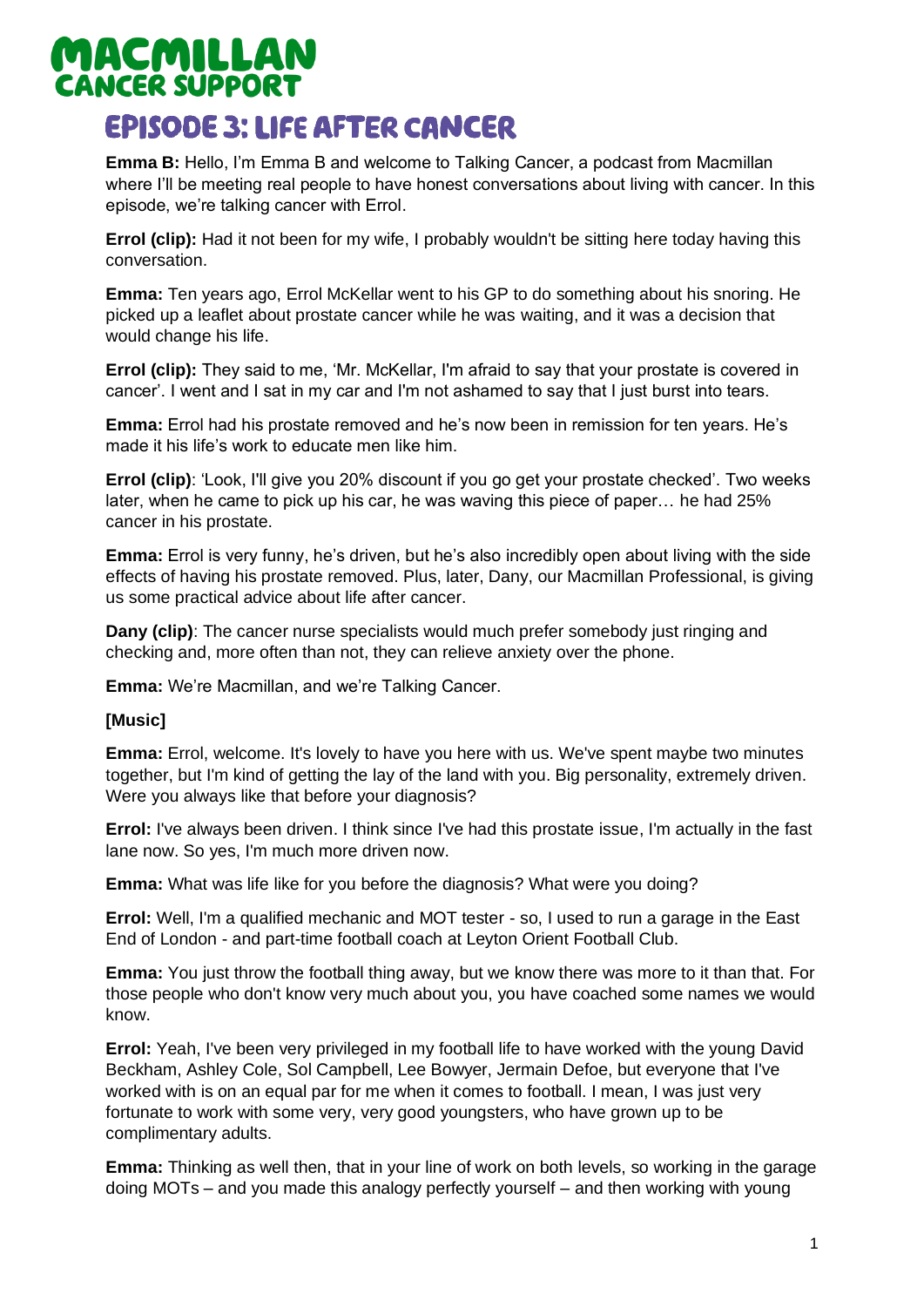talent… You've got quite good ears and eyes to pick things up. Did you pick up anything about your prostate situation before you went to the doctors?

**Errol:** You know, it's so interesting that you say that because had it not been for my wife, I probably wouldn't be sitting here today having this conversation, because I only found out about my issues because my wife was complaining about me snoring in my sleep.

**Emma:** And so she should(!).

**Errol:** Yeah, and this is a lesson to all men, right, when these ladies start nagging, please listen. Because it's painful if you don't.

**Emma:** To be very clear, snoring is not one of the symptoms of prostate cancer. So, you went to the doctor to talk about your snoring and nothing else?

**Errol:** No, exactly. I went to the doctor because of the nagging.

**Emma:** 'Can you do something about my wife?!' [Laughter]

**Errol:** Yeah, I didn't quite say that to the doctor. I just said, 'my wife has made this appointment so I'm here'. And you know, when you're sitting in the reception room waiting to see the doctor, that can be a long while, so you need to find something to occupy your time. And I picked up the leaflet purely by accident. To this day, I still don't know why I picked it up, but I picked it up, read the leaflet, and there were things in that leaflet that I thought, 'oh, this could be something to do with some things that's going on in my life'.

### **Emma:** Like what?

**Errol:** Getting up three or four times a night to go to the toilet, having lower back pains, low abdominal pains. And I just thought that by the way that it's describing, it's a simple blood test. So, I thought, 'let me go make an appointment'. I wasn't planning on doing anything there and then. I thought if I spoke to the reception lady, and she was happy to give me a time to come back then I would come back. But the shock for me was when I approached her, she turned to me and said, 'Mr. McKellar, you don't need to make an appointment. This is a simple blood test that takes less than 10 minutes. We can do it now'. And I thought, 'okay, well, let's do it then'.

**Emma:** So, none of those situations you hear so much about, that if you want to go and see your doctor, you need to wait, it's impossible to get an appointment, you have to wait months... This is something that can be done by one of the practice nurses quickly.

**Errol:** Yeah, I have learned since my journey with prostate cancer that this can sometimes be a difficult appointment to get. But my message is, be persistent and get it done.

**Emma:** Can I ask you a question? How old are you now, Errol?

**Errol:** I'd like to say 21, but I'm not going to get away with that one, am I?

**Emma:** How old do you look? [Laughter] That's the answer –

**Errol:** Yeah. Unfortunately, I'm looking 62 and some days I feel 62. [Laughter]

**Emma:** Well, I'm just wondering as well because if you're an active person, and you know, the boys amongst us hate going to the doctors anyway, and we'll talk more about that. But some of those symptoms that you described, I just always put things down to 'oh, it's my knees, I'm getting older'. Was that part of your thinking?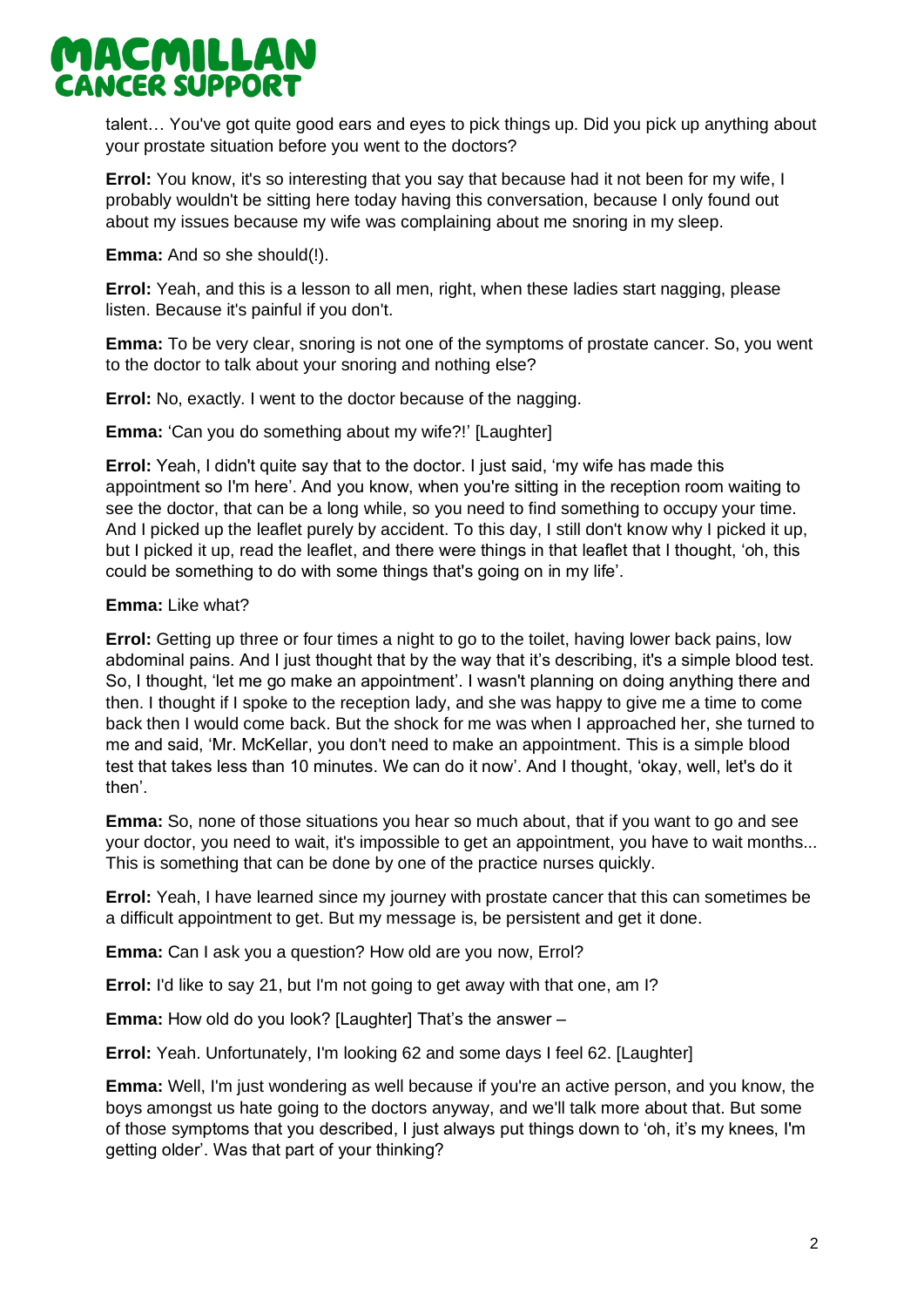**Errol:** You're spot on, because everybody that I've spoken to has a classic excuse for every symptom. In my job as a mechanic, I hear it, you know, 'oh yeah, the light came up on the dashboard of the car and I ignored it'*.* I thought, this is very similar to what we do as men, particularly as men.

**Emma:** What did you expect to hear back as well?

**Errol:** I didn't expect to hear anything else back, but what sort of started the alarm bells ringing is that a week after that first blood test, I got called back to do a second one. And I asked a question and the doctor said to me, 'no, this was just a routine check. We just want to follow up on what we've done'. But then the whole thing just started to sort of escalate very rapidly. After that second blood test, I got a phone call, 'can you come in to do a biopsy?'. I always remember the conversation. I said to the doctor, 'when do you want me to do that?' and he said, 'we've made the appointment for you this morning'. It was quite interesting because I put the phone down and I phoned my wife and said, 'look, I've just had a phone call from the doctor, they want me to come in and do a biopsy'. And she said to me, 'when do they want to do that?' and I said, 'they want to do that today, this morning'. She turned to me and she said, 'okay, don't worry, if you get a cab to the hospital, I'll meet you at the hospital'. And just before I put the phone down, I turned to her and I said, 'oh yeah, by the way, what's a biopsy?'.

**Emma:** Well, I was about to say, at what point did anybody start talking about PSAs, which you have to explain for us, and possible prostate cancer?

**Errol:** I didn't have a conversation about any of it until… apart from what I read. And, as the journey went on, I started to get more bits and pieces of the conversation. But I still didn't understand the graphics of what it meant and how serious a problem it was.

**Emma:** I suppose, to say that you must have all been shocked is a massive understatement.

**Errol:** Yeah, because I had the biopsy, and that wasn't very pleasant, but it's something that we have to do. And, almost immediately after the biopsy, then they call me to do a scan. And then things started to unfold. Because after the scan, they called me and my wife in, sat us both down and said to me, 'Mr. McKellar, I'm afraid to say that your prostate is covered in cancer'. Well, I got up and I walked out of the room because I didn't actually think he was talking to me, at the time. I came out of the building, I went, and I sat in my car. To this day, I don't know whether I was scared, frightened, or both really, and I'm not ashamed to say that I just burst into tears.

**Emma:** I don't know how else you deal with that kind of news because it wasn't a tiny little bit of cancer either, was it? It was quite serious.

**Errol:** Yeah. I sat in that car, crying my eyes out and this is why I always encourage men to listen to their partners and for men to listen to the women in their life. Because my wife came in and she sat in the car with me, and she looked at me and she said, 'look, all the years I've been with you, I've never seen you quit on anything that you've ever done'. And they're quite powerful words when you're sobbing your eyes out, because I stopped crying immediately. And I looked at her and I thought, 'is this her way of motivating me?', because if it is, then need to take it. And together, we got up and we went back in and spoke to the doctor. I said, 'right, doctor, what do I need to do to deal with this problem?'.

**Emma:** So, the treatment that you had, has been successful. What was that treatment and were there any side effects for you?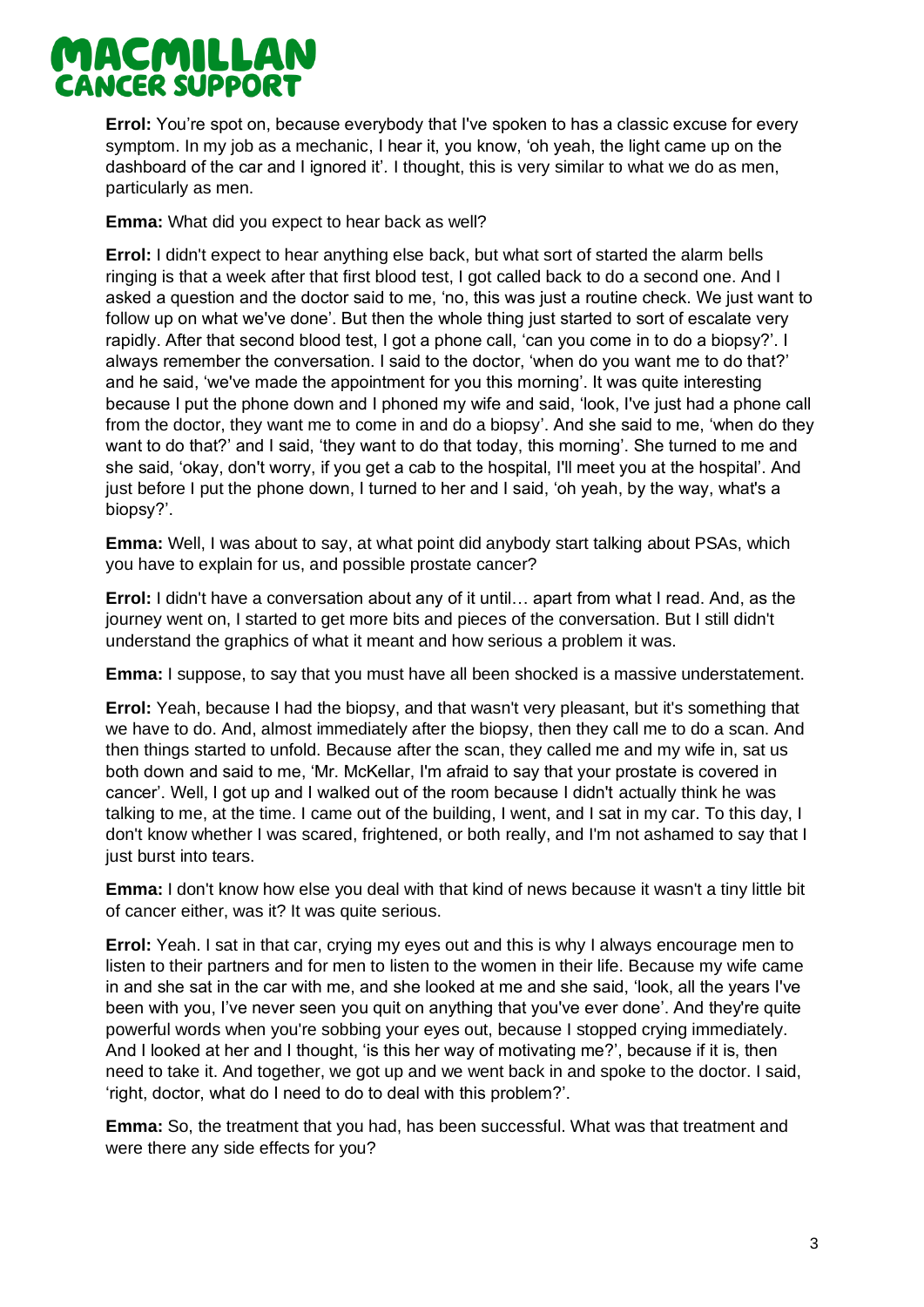**Errol:** The situation for me was, when I spoke to the doctor, he said 'look, if we don't remove your prostate, you could be dead in six months'. So, I said, 'okay, let's do it'. And he said, 'well, you know, there will be some issues you have to deal with. There'll be some side effects that you have to come to terms with'. But I agreed to have the operation because there was no point in me trying to save the little piece that was left. But after the operation, there was still traces of cancer in and around that area. So, I had to have nearly three months of radiotherapy to burn away the rest of the cancer issues. And that was difficult. That was probably… that was the most difficult part.

**Emma:** Because it made you feel terrible?

**Errol:** Yeah. It drained me physically, and it drained me mentally. Which was a difficult part to deal with.

**Emma:** I'm sure. Especially when you go from being so active, so busy, to having to sit still and feel terrible.

**Errol:** Yeah. On top of that, I was out of work for six months, my body's not used to sitting still for one day, let alone nearly six months.

**Emma:** Talk to me about finding out you were in remission, the light at the end of the tunnel.

**Errol:** Well, I think the light at the end of the tunnel for me was when I went back to work, and a gentleman came into my garage and we got in a conversation. To this day, I still don't know why I asked him the question I asked him. I just looked at him and I said, 'when was the last time you had your prostate checked?". And he looked at me, and he was quite shocked.

**Emma:** 'I came in to talk about the indicators!'

**Errol:** He turned to me and he said, 'what the bleep bleep bleep has that got to do with my gearbox not working on my car?'!

**Emma:** And, 'well, you say that, but exactly, is your gearbox working?'!

**Errol:** And then on top of that, I turned to him and I said, 'look, I'll tell you what, I'll give you 20% discount on the work I'm going to do on your car if you go and get your prostate checked'. Well, I clearly didn't think it through because two weeks later, when he came to pick up his car, he was waving this piece of paper and he turned to me and he said, 'look, I took your advice and I did that test.' And, to this day, he must have realised because I looked up in the sky, and I looked at him, and I thought, 'Christ, this has just cost me 200 quid!'. But he turned to me and he said, 'look, I don't want you to give me the money back. I want you to donate it to charity." But he said, 'you need to read this letter'. And when I looked at the letter that he had, he had 25% cancer in his prostate.

**Emma:** Oh my, you are kidding me!

**Errol:** No, but he was the first of 48 guys, that walked into my garage, that was diagnosed with prostate cancer, of which two are no longer here. So, my journey for me and dealing with prostate cancer is by talking about it every day. I decided to set up the Errol McKellar foundation to get men talking. And the reason why I did that was, I spoke to 100 of my lady customers in my garage, and I said, 'girls, when's the last time you girls went to see your doctor in a year?', and 89 out of that hundred had been to see their doctors. I asked the same question to my male customers and one. One man. And what was frightening about him is that he only went because his wife was moaning at him, he said, and she decided she's not going to give him any more sex until he gets himself checked.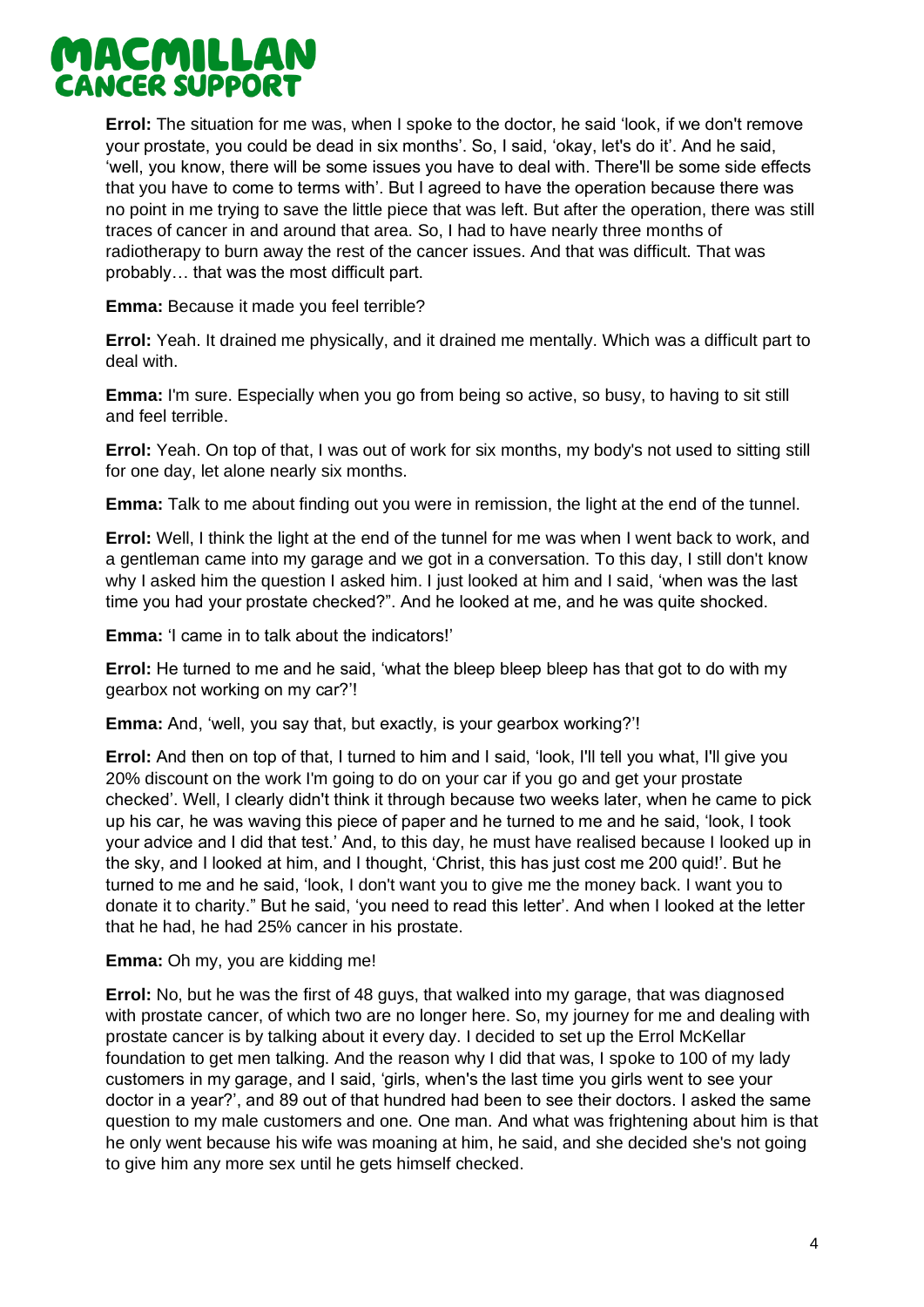

### **Emma:** Errol, that's hilarious! [Laughing]

**Errol:** So, it's my journey now to raise this awareness and that's how I've had to deal with the bits and pieces that goes on with it.

**Emma:** I suppose lots of people talk about their new normal. Your journey and the projects that you have in the Foundation, the talking that you do, is that the new normal for you? Is this Errol now?

**Errol:** I think it's just amplifying the stuff that I've done before, but it has to be very direct because I'm not helping people to pursue a career, I'm hopefully helping to save lives.

#### **Emma:** Well, you are!

**Errol:** And I can't do that on my own. It's great people like yourselves, the fantastic support I get from my wife Sharon, and also family and friends, because I found out about prostate cancer by accident. What I say to people now is reading, lots and lots of reading to find out, because there's lots of different, conflicting things that people talk about. But the most important thing I've learned from the readings that I've done is the numbers are very, very high and they're getting higher. One in eight European men get prostate cancer, one in four Afro-Caribbean men get prostate cancer.

**Emma:** It's important to talk this through, it's important to talk it out loud. Also, can you explain what PSA stands for?

**Errol:** PSA stands for Prostate Specific Antigen. So that is what is produced inside the prostate to help with your reproduction and all the other exciting things that men have and dream about.

**Emma:** I know what you're referring to…(!) Okay, so, the PSA, we know, and that's the count and that's how they measure whether there is something going wrong?

**Errol:** Yeah, this is a simple blood test. And it's important that all men make a point of getting themselves tested. Whether the doctor is happy to do it or not, insist on getting it done. This is something if you treat it and catch it early, you're more likely to stay alive with it.

**Emma**: Do you think that the work that you're doing in and around prostate cancer and bringing the discussion to the table, getting people to talk more about it, has been helpful to you in dealing with the experience that you went through personally?

**Errol:** I think the help has been absolutely massive. I didn't realise how big an issue this was until I started to be involved in it. Why it's important to talk and what I've learned from talking is that if it's in your family, then it's very important that your generations know about the issues. Because my dad, when I had the conversation with my dad when I was diagnosed, he turned around to me and he said, 'yes son, I had that issue five years ago'.

**Emma:** [Gasps]. Oh my goodness me, oh my goodness me! Wow.

**Errol:** Yeah, that was my reaction. I was so angry and upset. I couldn't speak to him for nearly six months.

**Emma:** I'm sure! Why do you think that – or, have you come to any conclusions throughout this about why men aren't very good at seeking help, or being aware of their bodies?

**Errol:** Yeah, I have two issues with that. The problem I find with men, as opposed to women is that we suffer with two things, ignorance and silence. If we have this issue, we go into denial. We find every excuse to accept that it's not happening. And then on top of that, we completely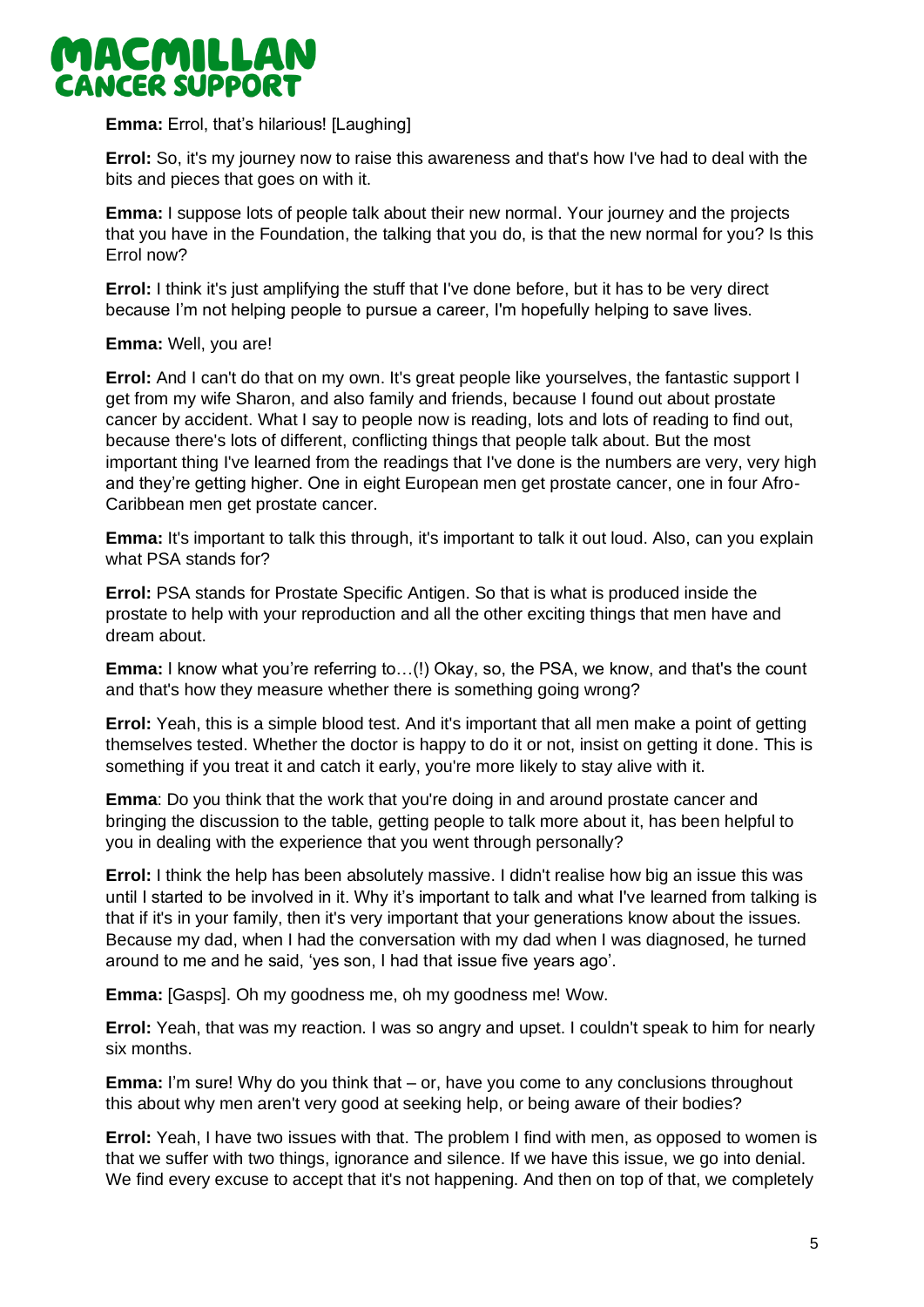

shut down, we just go into silence. Women are very, very good at, whether it's nagging or whatever title you want to give it, when they have something wrong… for me as a mechanic, if they've got a problem with their cars, they come in straight away. With men, we wait 'til the car breaks down.

**Emma:** But it is interesting isn't it? And I think with women as well, whether that's to do with puberty and starting periods, right through to pregnancy, I think we're much more used to our bodies changing. We talk about it a lot more and –

**Errol:** You're more proactive, you're more proactive.

**Emma:** I think so. But what you've been doing has made such a huge and significant difference. This has not gone unnoticed, has it?

**Errol:** I hope I can make a difference, but I always use the word 'we' because one person is not going to make this change.

**Emma:** I know you say 'we'… there was only one NHS Hero Award.

**Errol:** When they told me that they were going to give me this award, I said to them, 'I will only accept this award on behalf of all the people out there that are going through the battles with prostate cancer, all the people that we've lost through the issue'. And for me, really, I wouldn't have accepted it other than that, because I felt that I was taking it on behalf of all the people that are involved in this campaign as well. So, it's a people's award for me, more than it is personal.

**Emma:** I'm going to come back to you personally just for a second because there's this amazing work that you do, this fantastic Foundation and clearly this work is helping you Errol, looking forward into the future. When you were going through that, who did you look to for support? Was that family, friends? Was there any outside organisations? What else is out there for young men in your situation?

**Errol:** I've been very fortunate with people like Macmillan and Prostate Cancer UK. But it's forums, forums, more and more forums.

**Emma:** Online forums as well?

**Errol:** Yeah.

**Emma:** See, that's a common thread that we're taught, that there's a lot of very valuable support that you get from other people in the same situation.

**Errol:** Yeah, in house, my strength came from my wife and family. They realised a long time ago that they were happy to share me with everyone. So, I couldn't and wouldn't have got through what I've got to now without that help and that network.

**Emma:** With the treatment that you had, has there been any lasting impact on you and your health?

**Errol:** Yes, there has been lasting impact. My situation is that, you know, I have probably less than 20% feeling below my belly button. Erectile function is probably non-existent. But what I've learned through my journey with this is that some people will get a lot more than that. And it's how you manage what you have.

**Emma:** How do you manage that on a day to day basis. I mean, you know, that's you, you love your wife, but that's complicated and difficult, is it?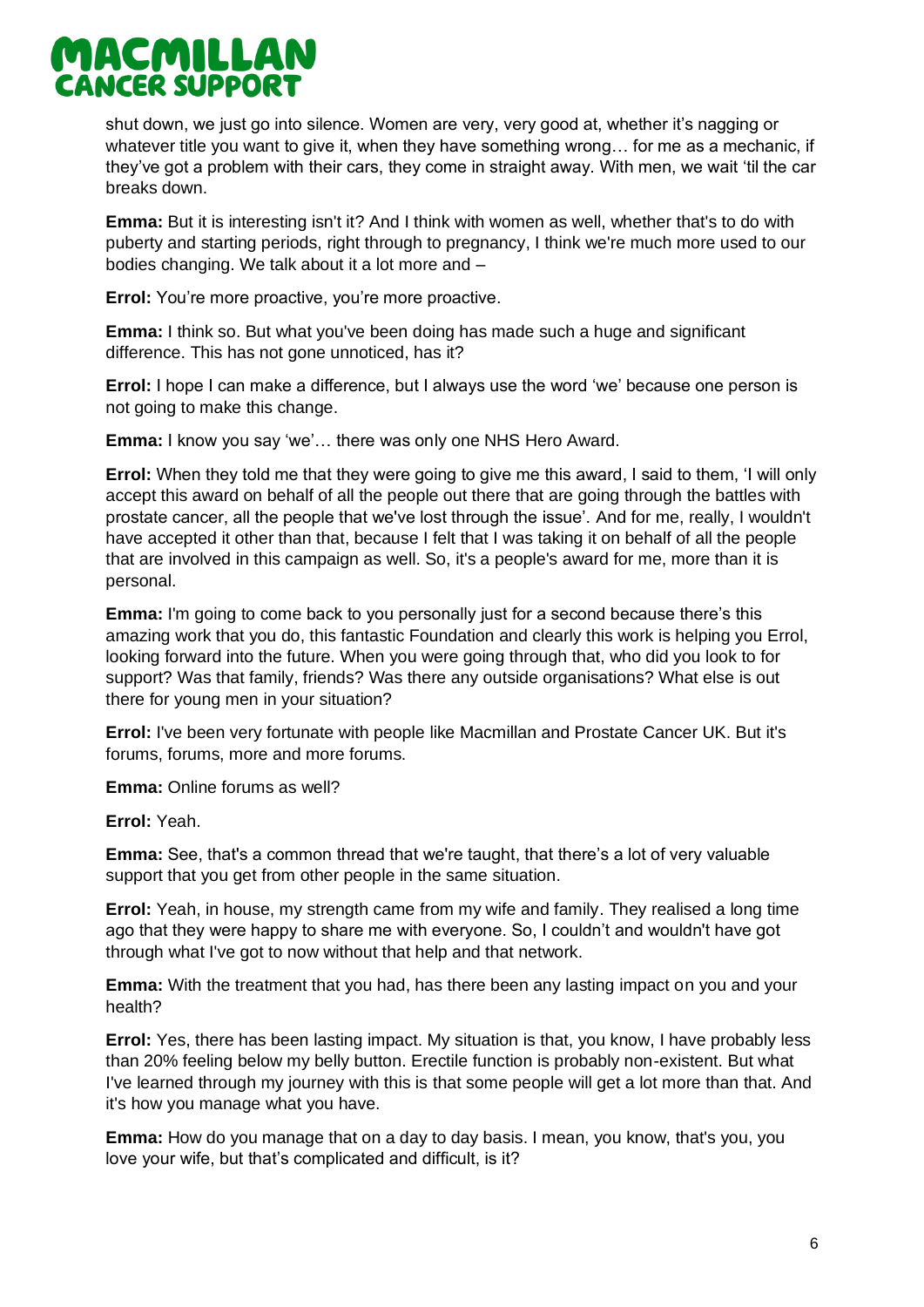

**Errol:** It's only difficult if you sit down and decide to do nothing about it. I may not be what we call Usain Bolt, but I can still be Mo Farah, if that makes sense. You have to improvise the best way possible, but you can't let it beat you. What you have to do is – and that comes back to why I set up the charity that I set up – by talking, you realise that you're not the only one going through this challenge. A lot of times people say things to me that are a massive help. So, I'm learning everyday how to deal with it.

**Emma:** I think particularly with prostate cancer and with men, and they're reticent to talk about things, there are I'm sure lots of myths and lots of concerns about what makes you a man, that maybe gets in the way of going to the doctor. Does that make sense?

**Errol:** No, it's a great question, and I'm glad that you've asked the question because a lot of men tell me they'd rather not go through this if it means they're going to lose their erection.

**Emma:** Or issues with incontinence… What would you say to those men? Because it is real, that's a real concern.

**Errol:** I have had the question and what I have said very frequently is, 'look, if you have a chance of being alive, and maybe helping somebody, it could be your children, your grandchildren… isn't that more important?'.

**Emma:** Do you ever worry about it coming back?

**Errol:** I do worry about it coming back. I don't have a prostate now, so, if the cancer comes back, it would be probably more aggressive somewhere else. But my challenge is to save somebody from having to go through the battles that I've had to go through every day. That's my challenge. So no, I try to be positive and give the love to other people.

**Emma:** You're a magnificent human being! It's been an absolute pleasure to speak to you Errol, thank you so very much.

**Errol:** Thank you.

**Emma**: Dany Bell, Macmillan professional. Hello, lovely lady, it is great to have you back again. What an inspiration Errol is! What do you make of his story?

**Dany Bell:** Oh, absolutely. And an inspiration I think, for men.

**Emma:** They're not great at talking, are they?

**Dany:** No.

**Emma:** We talked a lot to him about life after cancer. Can you please explain remission versus cancer free?

**Dany:** They are very different things, but unfortunately sometimes professionals or public perception intertwine them. So when somebody is in remission, and you can be in partial remission or complete remission, remission is really that the cancer is not active. Partial remission is where you've still got some cancer cells, but they're not causing you any problems. Complete, obviously, is that the cancer is being held at bay. All clear tends to come when you've been in remission for a period of five years with no active cancer, and then your clinician may be confident enough to say that you are all clear at that point. So, it's really important to understand that.

**Emma:** During this remission, the period from the moment that your cancer treatment stops, through those partial remission, to all clear, what does recovery look like? You've had this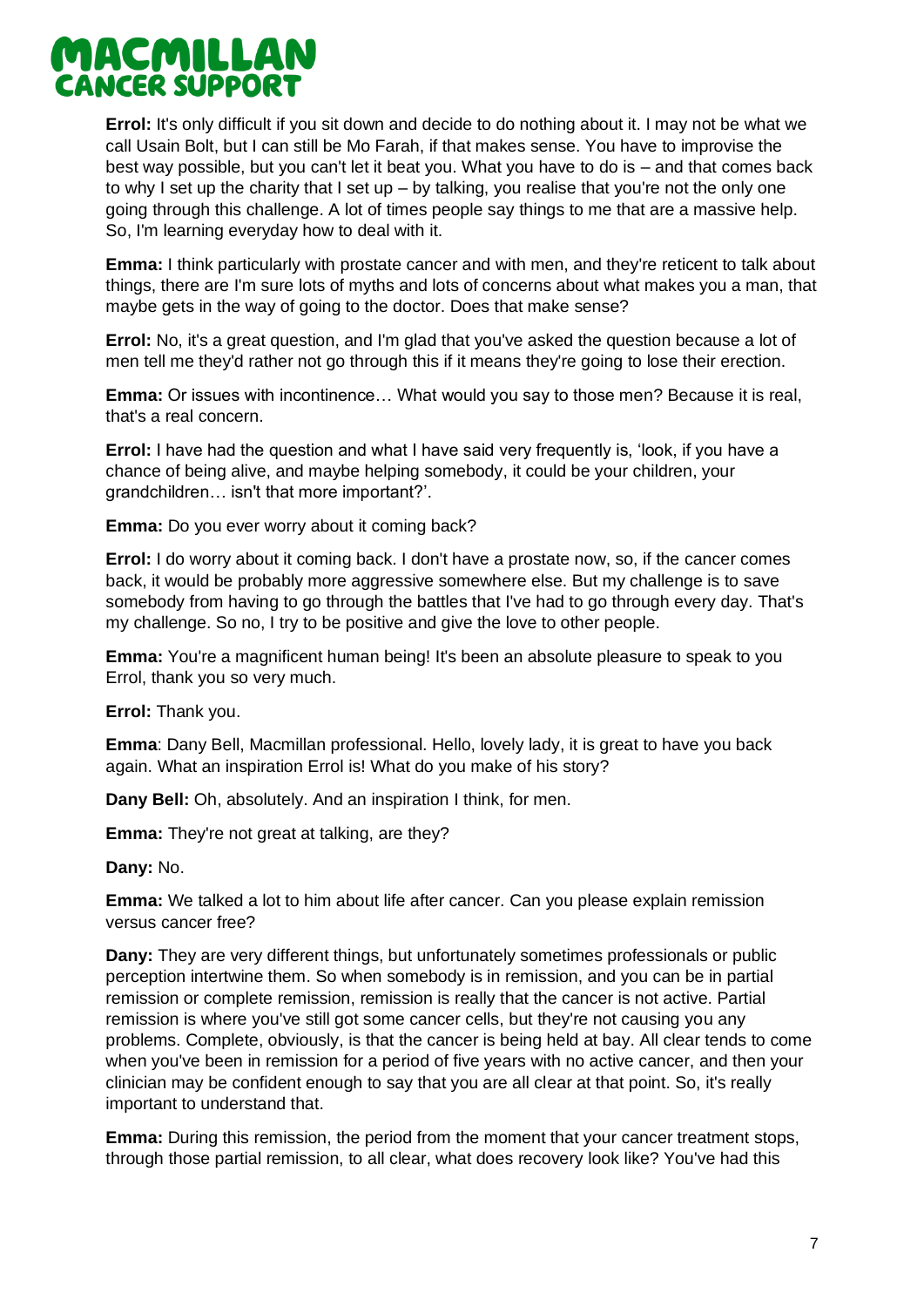incredible trauma, the treatment, whatever that has looked like for you individually… What can that period then begin to look like?

**Dany:** It is very different for different people and we've talked about this before, different types of cancer and different treatments have different impacts. So, that makes it very individual. But there are common things that people struggle with. Energy and fatigue is a big one. And that can take a while to actually recede, but some people struggle with it long term anyway. Some people have problems with pain as a result of treatment. And, unfortunately, some people will have long term problems with pain, just because of the impact of the type of treatment they've had on their body, and pain and fatigue can be quite intertwined and then, unfortunately, have a knock-on effect on your emotional wellbeing.

**Emma:** Well, I was going to say, because Errol talked quite openly about the effects that his cancer had on his sex life. How do you maintain your emotional health as well through this? Are there places to go? Is it again, something that you should talk about when you go back to your GP or for your check-ups?

**Dany:** I think a GP is a really good starting point. Sometimes people aren't necessarily comfortable with talking openly about things that they find embarrassing and would prefer to talk to their GP about it. And GPs are used to talking to people and helping people that have, like Errol, had erectile dysfunction after treatment. So, certain types of cancer treatment have a physical impact on how your sexual activity happens. But, also, some people have a psychological impact on their body image and there are lots of different reasons why it might impact on your sexual health and your sex life, which actually has a massive emotional impact. And there's other people, so the GP can refer for counselling. You can join groups where people have experienced the same thing and learn how they've overcome it, and people find that very helpful too.

**Emma:** Whilst you're in remission, you aren't just sent out into the big world and let go. There will be check-ups. What do they look like? Is that a visit to the GP to say how you feeling? Or is that a return to the oncologist for something a little bit more invasive?

**Dany:** So that's a really good question, because historically, people always went back to the hospital for a clinic appointment, and then they would have their surveillance tests. But things have changed. And we recognise that for some cancers, and particularly cancers that are very low risk, GPs can manage and monitor them. You may just go and have a blood test regularly, and the GP can let you know the result of that. We even have electronic systems now where people can actually look up their own blood results, and there's lots of information that goes alongside that, so they know how to interpret them. So, PSA, which is what Errol talks about, is one of those, where in some areas they have a remote surveillance system that patients themselves have access to. For other people, it is going back to see the specialist, you'll find it'll be three- to six-monthly in the first year and then actually once you're two years with stable disease, you'll have an annual check. So, the longer you're in remission, the less frequently you go, but you will always have an annual surveillance test and that can be a scan, a blood test, or both.

**Emma:** Whatever is needed. Errol is just absolutely overflowing with positivity, such a great guy to be around. But he has worries that it might come back. So, there are emotional scars that it leaves as well…

**Dany:** What he highlighted is a very common problem. And you will often hear people that say once you've had cancer, you always have cancer, even when you don't have active disease because it's always in the back of your mind. And you know, when a scan or an appointment is coming up, people will get more anxious than normal. And that's understandable. In reality,